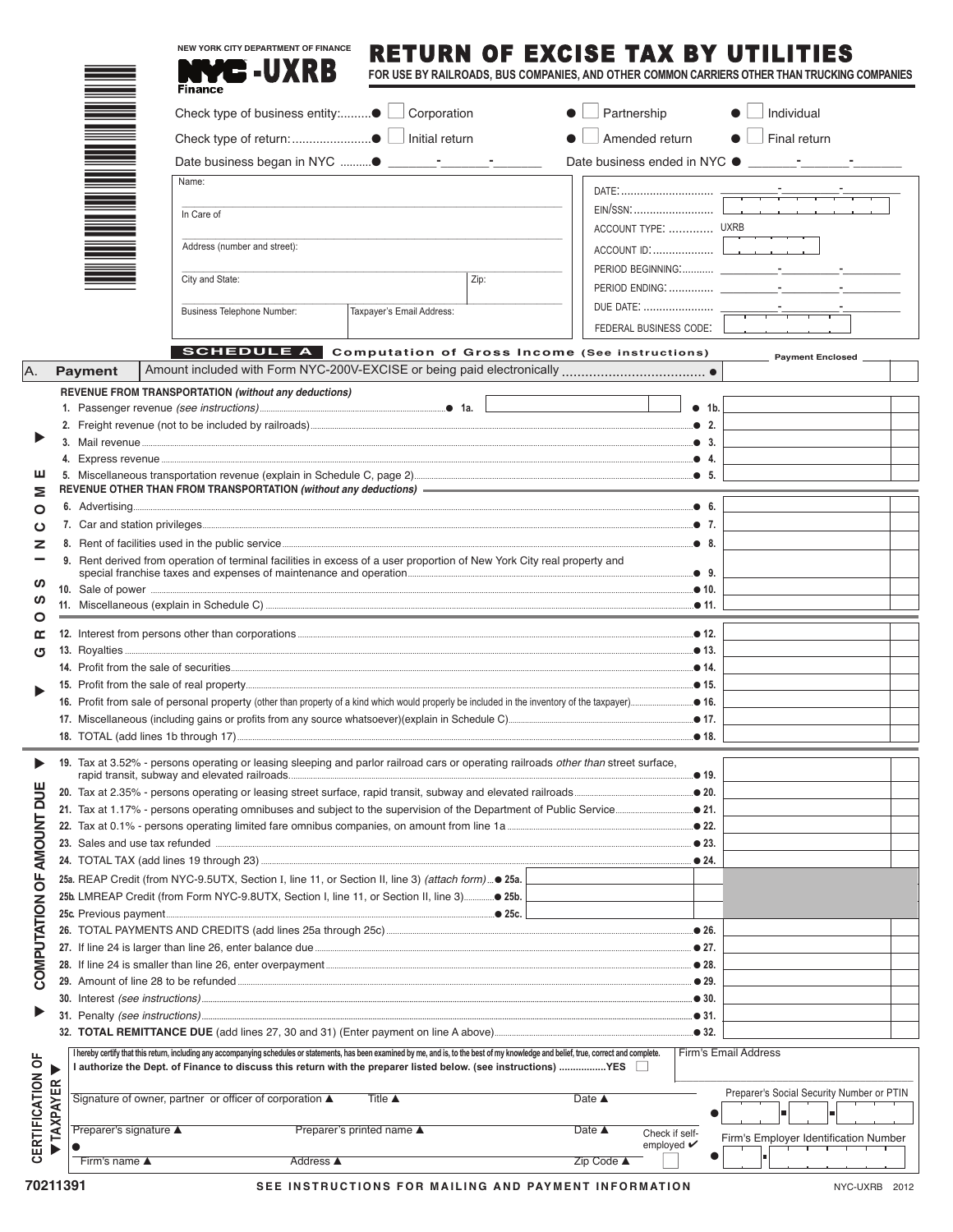#### Form NYC-UXRB Page 2

| <b>SCHEDULE B</b><br>Enter below all income received during the period covered by this return and<br>NOT reported in Schedule A.                                                                                                                                                                                                                                                                                                                                                                                                                                                                |               | <b>SCHEDULE C</b>                                                                                                                                                                                                                      |           |                                                                                                            | Details of miscellaneous income, lines 5,11 and 17 reported in Schedule A.                                           |  |
|-------------------------------------------------------------------------------------------------------------------------------------------------------------------------------------------------------------------------------------------------------------------------------------------------------------------------------------------------------------------------------------------------------------------------------------------------------------------------------------------------------------------------------------------------------------------------------------------------|---------------|----------------------------------------------------------------------------------------------------------------------------------------------------------------------------------------------------------------------------------------|-----------|------------------------------------------------------------------------------------------------------------|----------------------------------------------------------------------------------------------------------------------|--|
| <b>EXPLANATION</b>                                                                                                                                                                                                                                                                                                                                                                                                                                                                                                                                                                              | <b>AMOUNT</b> | <b>REFER TO LINE</b><br>$#$ ON PAGE 1                                                                                                                                                                                                  |           | <b>EXPLANATION</b>                                                                                         | <b>AMOUNT</b>                                                                                                        |  |
|                                                                                                                                                                                                                                                                                                                                                                                                                                                                                                                                                                                                 |               |                                                                                                                                                                                                                                        |           |                                                                                                            |                                                                                                                      |  |
|                                                                                                                                                                                                                                                                                                                                                                                                                                                                                                                                                                                                 |               |                                                                                                                                                                                                                                        |           |                                                                                                            |                                                                                                                      |  |
|                                                                                                                                                                                                                                                                                                                                                                                                                                                                                                                                                                                                 |               |                                                                                                                                                                                                                                        |           |                                                                                                            |                                                                                                                      |  |
|                                                                                                                                                                                                                                                                                                                                                                                                                                                                                                                                                                                                 |               |                                                                                                                                                                                                                                        |           |                                                                                                            |                                                                                                                      |  |
| <b>ADDITIONAL INFORMATION REQUIRED</b><br>A. State kind and nature of business <b>example and proportional control of the state of the state of business</b><br><b>B.</b> Telephone number () and the set of the set of the set of the set of the set of the set of the set of the set of the set of the set of the set of the set of the set of the set of the set of the set of the set of the se<br>C. If a corporation, in what state did you incorporate? ________________________<br>E. The books of the taxpayer are in the care of: _______________________________<br>Name $\triangle$ |               |                                                                                                                                                                                                                                        | Address A |                                                                                                            | NO (IF YES, YOU MUST ATTACH A SCHEDULE LISTING ADDRESS AND GROSS INCOME APPLICABLE TO EACH LOCATION.)<br>Telephone ▲ |  |
|                                                                                                                                                                                                                                                                                                                                                                                                                                                                                                                                                                                                 |               | $\Box$ NO<br>$ $ $ $ NO                                                                                                                                                                                                                |           |                                                                                                            |                                                                                                                      |  |
|                                                                                                                                                                                                                                                                                                                                                                                                                                                                                                                                                                                                 |               | <b>MAILING INSTRUCTIONS</b>                                                                                                                                                                                                            |           |                                                                                                            |                                                                                                                      |  |
| ALL RETURNS EXCEPT REFUND RETURNS<br>NYC DEPARTMENT OF FINANCE<br>P.O. BOX 5564<br>BINGHAMTON, NY 13902-5564                                                                                                                                                                                                                                                                                                                                                                                                                                                                                    |               | <b>REMITTANCES</b><br><b>PAY ONLINE WITH FORM NYC-200V-EXCISE</b><br><b>AT NYC.GOV/FINANCE</b><br><b>OR</b><br>Mail Payment and Form NYC-200V-EXCISE ONLY to:<br>NYC DEPARTMENT OF FINANCE<br>P.O. BOX 3646<br>NEW YORK, NY 10008-3646 |           | <b>RETURNS CLAIMING REFUNDS</b><br>NYC DEPARTMENT OF FINANCE<br>P.O. BOX 5563<br>BINGHAMTON, NY 13902-5563 |                                                                                                                      |  |

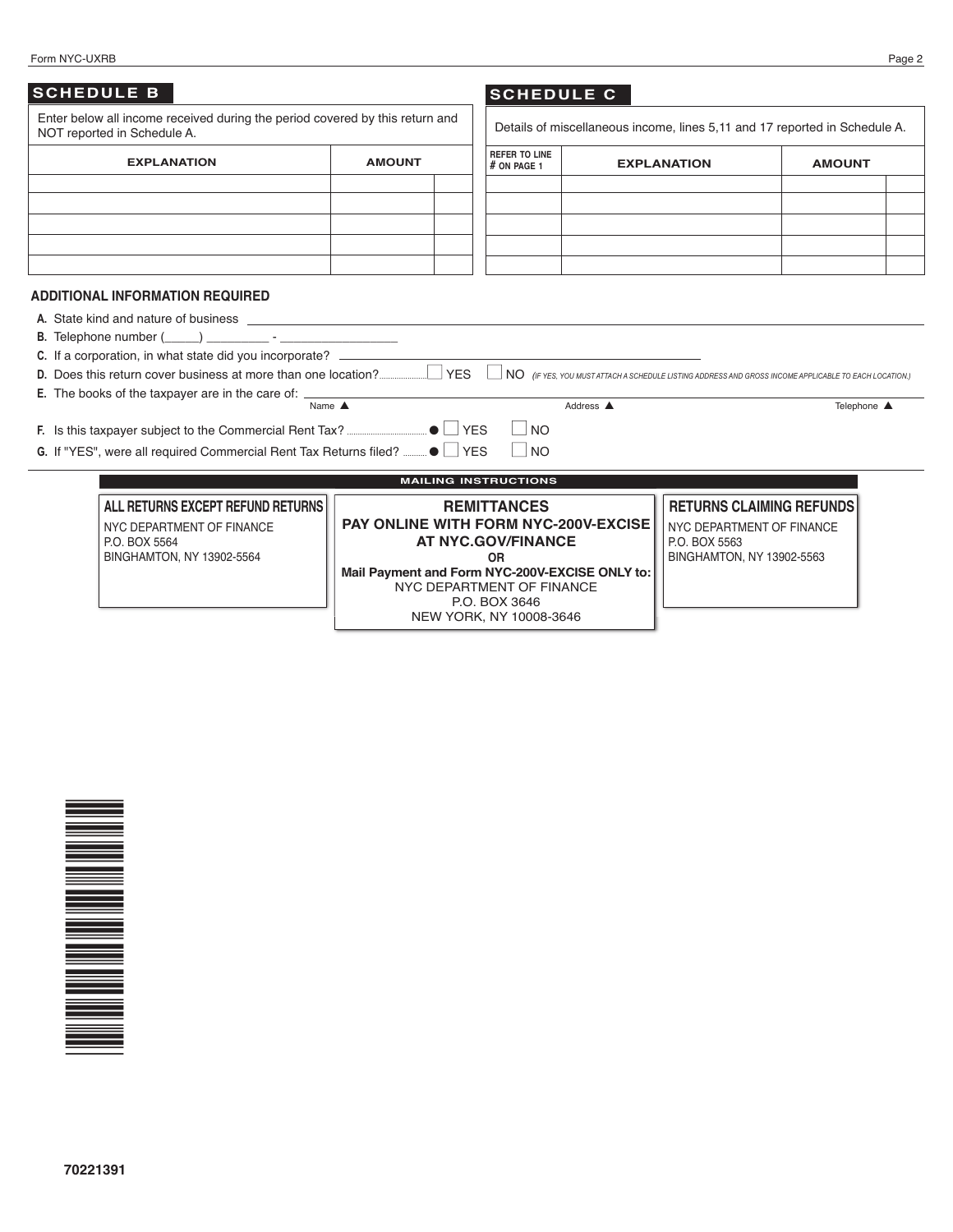# **Instructions for Form NYC-UXRB**

# **GENERAL INFORMATION**

# **HIGHLIGHTS OF RECENT LEGISLATION**

The law was amended in 2009 to provide taxpayers with additional time to apply for a refund of the Utility Tax. For tax periods beginning on or after January 1, 2009, Utility Tax refunds may be claimed up to three years from the time the return is filed or two years from the time the tax is paid, the same as the period applying to refunds of General Corporation Tax, the Unincorporated Business Tax, and the Bank Tax. Administrative Code section 11- 1108(a), as amended by Chapter 201 of the Laws of 2009, section 35.

Beginning January 1, 2006, metered sales of energy to tenants of certain cooperative housing corporations are exempted from the City utility tax. The exemption applies to cooperative corporations with at least 1,500 apartments that own or operate a cogeneration facility that was in place before January 1, 2004 (or that replaces such a facility), and that make metered sales of the energy produced for the development's tenants or occupants. See Ad. Code §§11-1101.25, 11-1101.26 and 11-1102(g). A return must still be filed by the cooperative corporation using a tax rate of zero.

The Relocation Employment Assistance Program (REAP) has been reinstated and a program granting similar benefits to businesses that relocate to lower Manhattan (LMREAP) has been enacted. Both the reinstatement of the REAP program and the enactment of the LMREAP program are effective as of July 1, 2003. See Administrative Code sections 11-1105.2 and 11-1105.3

Effective for tax periods beginning on and after August 1, 2002, entities that receive eighty percent or more of their gross receipts from charges for the provision of mobile telecommunications services to customers will be taxed as if they were regulated utilities for purposes of the New York City Utility Tax, General Corporation Tax, Banking Corporation Tax and Unincorporated Business Tax. Thus, such entities will be subject to only the New York City Utility Tax. The amount of gross income subject to tax has been amended to conform to the Federal Mobile Telecommunications Sourcing Act of 2000. In addition, if any such entity is a partnership, its partners will not be subject to the New York City Utility Tax on their distributive share of the income of any such entity. Finally, for tax years beginning on and after August 1, 2002, partners in any such entity will not be subject to General Corporation Tax, Banking Corporation Tax or Unincorporated Business Tax on their distributive share of the income of any such entity. Chapter 93, Part C, of the Laws of New York, 2002.

# **SCHEDULE A - COMPUTATION OF GROSS INCOME**

Enter in line 1b all gross income, without any deductions, derived from passenger revenue wholly earned within the territorial limits of the City.

**Only Limited Fare Omnibus Companies as defined by Section 11- 1101.10 of the NYC Administrative Code, must report revenue from commuter services in line 1a.** Commuter services is defined as mass transportation service (exclusive of limited stop service to airports, racetracks or any other place where entertainment, amusement, or sports activities are held or where recreational activities are supplied) provided pursuant to a franchise with, or consent of, the City of New York. Limited Fare Omnibus Companies must report all other passenger revenue in line 1b. Report other gross income, without any deductions, from transportation and other than transportation in the appropriate lines in Schedule A.

# **GROSS INCOME**

# *Include:*

all receipts from any sale made, including receipts from the sales of residuals and by-products (except sale of real property, securities and noninventorial personal property) or service rendered in the City, including cash, credits and property of any kind or nature (whether or not the sale is made or the service is rendered for profit) without any deduction for any cost, expense or discount paid;

- receipts from interest, dividends and royalties (other than interest and dividends received from corporations) without deduction for any expense;
- profit from the sale of real property;
- profit from the sale of securities;
- l profit from the sale of non-inventoriable personal property, and
- gains or profits from any source whatsoever except as specifically excluded below.

#### *Do not include:*

- $\bullet$  gross income from the operation of hotels, multiple dwellings or office buildings by railroads;
- l rents, except those derived from facilities used in the public service, modified as provided inAd. Code §11-1101.4;
- l gross income from sales for resale other than sales of gas, electricity, steam, water or refrigeration or gas, electric, steam, water or refrigeration service to a vendor of utility services for resale to tenants; and
- for tax periods beginning on or after August 1, 2002, the taxpayer's distributive share, if any, of income, gains, losses and deductions from any partnership subject to the NYC Utility Tax as a utility or vendor of utility services, including its share of separately reported items. (*See* "UTILITY" defined below).

# **SCHEDULE B**

Enter all other income in Schedule B, page 2.

# **UTILITY**

Every person subject to the supervision of the Department of Public Service of the State of New York. Effective for tax periods beginning on and after August 1, 2002, entities that receive eighty percent or more of their gross receipts from charges for the provision of mobile telecommunications services to customers will be taxed as if they were subject to the supervision of the Department of Public Service of the State of New York and will not be considered vendors of utility services.

# **IMPOSITION/BASIS/RATE OF TAX**

The tax is imposed on every utility for the privilege of exercising a franchise or franchises, holding property or doing business in New York City.

A utility is taxable on gross income as defined above. The chart below provides the rates.

| CLASS ▼                                                                                                                               | <b>RATE V</b> |
|---------------------------------------------------------------------------------------------------------------------------------------|---------------|
| • Omnibus operators subject to Department of Public<br>• Limited fare omnibus operators - commuter service only 00.1% of gross income |               |
|                                                                                                                                       |               |

# **Lines 19, 20 and 21**

Multiply the amount on line 18 by the rate given on line 19, 20 or 21, whichever is appropriate.

#### **Line 23 - Sales and Compensating Use Tax refunds**

If you received a refund in the current period of any sales and use taxes for which you claimed a credit in a prior period, enter the amount of such refund on line 23.